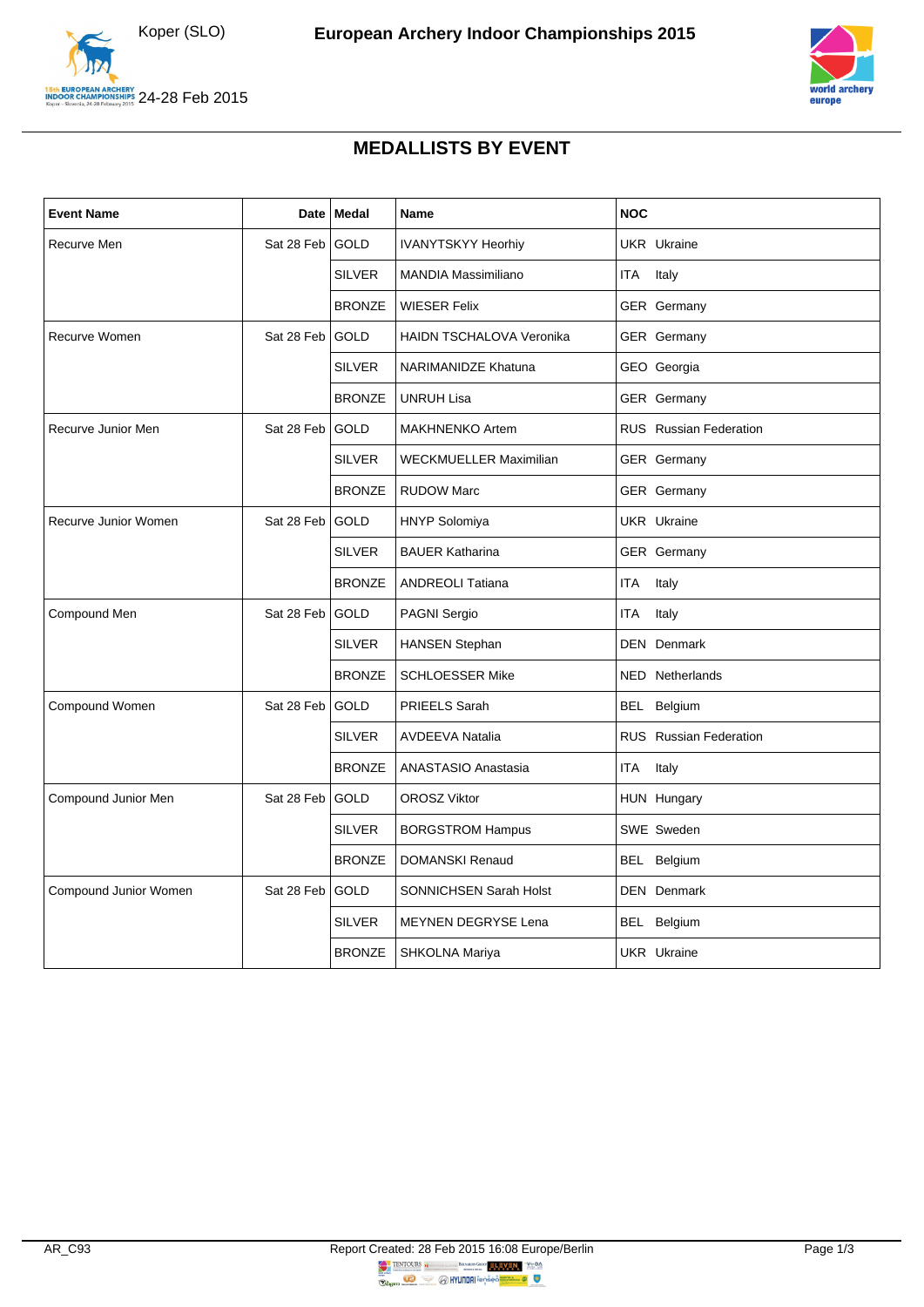



## **MEDALLISTS BY EVENT**

| <b>Event Name</b>       |                 | Date Medal    | Name                            | <b>NOC</b>             |
|-------------------------|-----------------|---------------|---------------------------------|------------------------|
| Recurve Men Team        | Sat 28 Feb GOLD |               | VAN DER VEN Rick                | NED Netherlands        |
|                         |                 |               | VAN DEN BERG Sjef               |                        |
|                         |                 |               | VAN TONGEREN Jan                |                        |
|                         |                 | <b>SILVER</b> | <b>MANDIA Massimiliano</b>      | Italy<br>ITA           |
|                         |                 |               | FISSORE Matteo                  |                        |
|                         |                 |               | <b>MORELLO Marco</b>            |                        |
|                         |                 | <b>BRONZE</b> | <b>KOZHIN Alexander</b>         | RUS Russian Federation |
|                         |                 |               | TSYBEKDORZHIEV Bair             |                        |
|                         |                 |               | NIKOLAEV Alexey                 |                        |
| Recurve Women Team      | Sat 28 Feb GOLD |               | <b>UNRUH Lisa</b>               | GER Germany            |
|                         |                 |               | <b>HAIDN TSCHALOVA Veronika</b> |                        |
|                         |                 |               | <b>WINTER Karina</b>            |                        |
|                         |                 | <b>SILVER</b> | LOBZHENIDZE Yulia               | GEO Georgia            |
|                         |                 |               | <b>ESEBUA Kristine</b>          |                        |
|                         |                 |               | NARIMANIDZE Khatuna             |                        |
|                         |                 | <b>BRONZE</b> | <b>MAMMI Giulia</b>             | Italy<br><b>ITA</b>    |
|                         |                 |               | <b>MERCURI Manuela</b>          |                        |
|                         |                 |               | REBAGLIATI Chiara               |                        |
| Recurve Junior Men Team | Sat 28 Feb GOLD |               | <b>MAKHNENKO Artem</b>          | RUS Russian Federation |
|                         |                 |               | <b>BATOEV Zhargal</b>           |                        |
|                         |                 |               | POPOV Vitalii                   |                        |
|                         |                 | <b>SILVER</b> | PASQUALUCCI David               | ITA<br>Italy           |
|                         |                 |               | <b>BELLI Yuri</b>               |                        |
|                         |                 |               | MONEGO Andrea                   |                        |
|                         |                 | <b>BRONZE</b> | STRAJHAR Gasper                 | SLO Slovenia           |
|                         |                 |               | <b>BIZJAK Rok</b>               |                        |
|                         |                 |               | RAVNIKAR Ziga                   |                        |